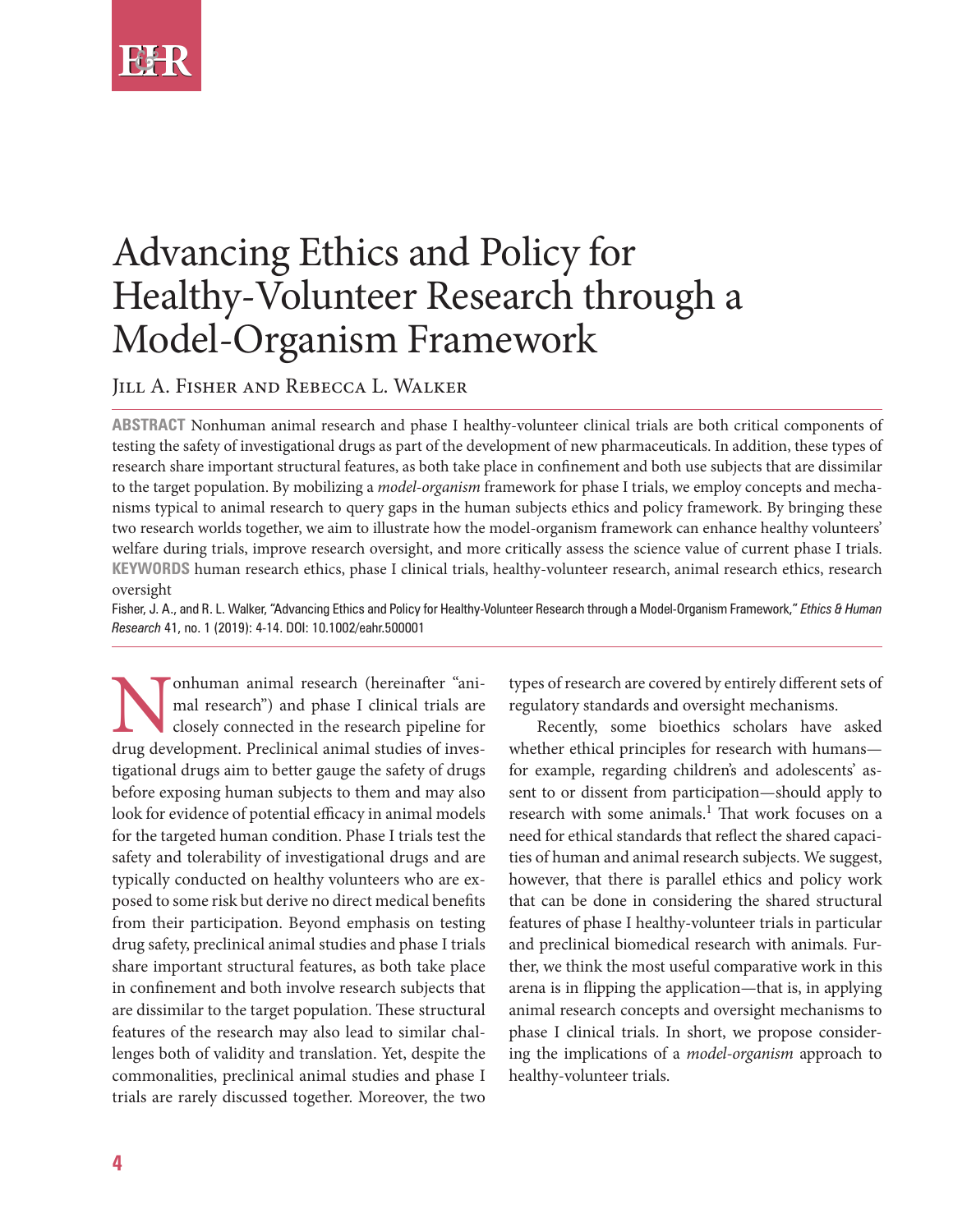In animal research, the term "model organism" refers to "organisms on which much is known, and knowledge of which can be freely and easily accessed and used to study other organisms."2 Animals are selected based on their suitability to answer particular types of research questions in biomedicine, their presumed shared characteristics with and the expectation that information about them can be extrapolated to humans, and/or their availability and the ease of procuring them.<sup>3</sup> In the case of phase I trials, healthy volunteers are patently not different "organisms" than members of the average patient population. Such a claim would be absurd. However, phase I participants do stand in for the target population *for any drug* regardless of the therapeutic area while themselves meeting narrow health parameters and typically participating serially in studies.<sup>4</sup> The controlled research environment adds another layer to the model given that participants are subject to standardized diets and have restrictions placed on their physical activity.

Considering humans as model organisms is ethically fraught, and we must therefore be absolutely clear that we neither imply any moral status denigration of human subjects nor endorse the ethical appropriateness of the animal research oversight structure as a whole. Indeed, there are significant ethical concerns to be had about particular aspects of the regulatory structure for research with animals.<sup>5</sup> Our interest, instead, is in using concepts and mechanisms typical to animal research to query gaps in the ethics and policy framework for research with humans as these arise specifically for healthy-volunteer trials. In what follows, we first examine these gaps as they are related to structural features of phase I participation. We then consider the concepts from and mechanisms of the animal research ethics and policy structure that are particularly relevant to phase I trials. Finally, we bring these worlds together in offering some specific points of intersection to improve the ethics and policy approach to phase I trials. As we will demonstrate, applying the model-organism framework to phase I trials productively challenges the translational science value of the use of healthy volunteers while also offering novel insights into the ethical issues that are endemic to this type of research.

## **STRUCTURAL FEATURES OF PHASE I TRIALS AND GAPS IN ETHICS OVERSIGHT**

In spite of the unique structural features of healthy-<br>volunteer clinical trials, there are no special ethics or In spite of the unique structural features of healthypolicy approaches to them. As with all human subjects research in the United States, phase I trials must adhere to ethical standards established as part of the *Belmont Report* and codified in federal regulations. The three ethical pillars of human subjects research were identified as respect for persons, beneficence, and justice, which were operationalized respectively through the processes of informed consent, risk-benefit assessment, and the appropriate selection of research participants. While each of these approaches to protecting research participants is essential for healthy-volunteer trials, we will show how there are ethics and policy gaps that are important to resolve in each ethical domain that results from the confinement of healthy volunteers during the course of a study and from monetary compensation for their participation.

Unlike with later-phase clinical trials, a critical structural feature of phase I healthy-volunteer trials is that they typically include a period during which participants are not permitted to leave the facility unless they withdraw from the study. The confinement can last weeks and is designed to ensure that all trial participants consume the same foods and beverages, abstain from prohibited activities, and are available for frequent procedures, such as blood collection, for data about the investigational drug. As with animal research, the controls put into place in the phase I research environment are considered critical to valid and generalizable studies.

A second important structural feature of phase I trials is that healthy volunteers are recruited with the promise of sizeable stipends, ranging from \$100 to \$300 per day.<sup>6</sup> The combination of the lengthy confinement and the opportunity to earn income in this way means that unemployed or underemployed people often enroll in these studies. Moreover, these studies typically attract economically disadvantaged minority men, especially Latinos and African Americans.<sup>7</sup> With limited opportunities to earn stable income, many such healthy volunteers participate repeatedly in new studies, with some even treating phase I trial participation as full-time work.8 While serial enrollment and financial incentives make these participants readily available for studies, the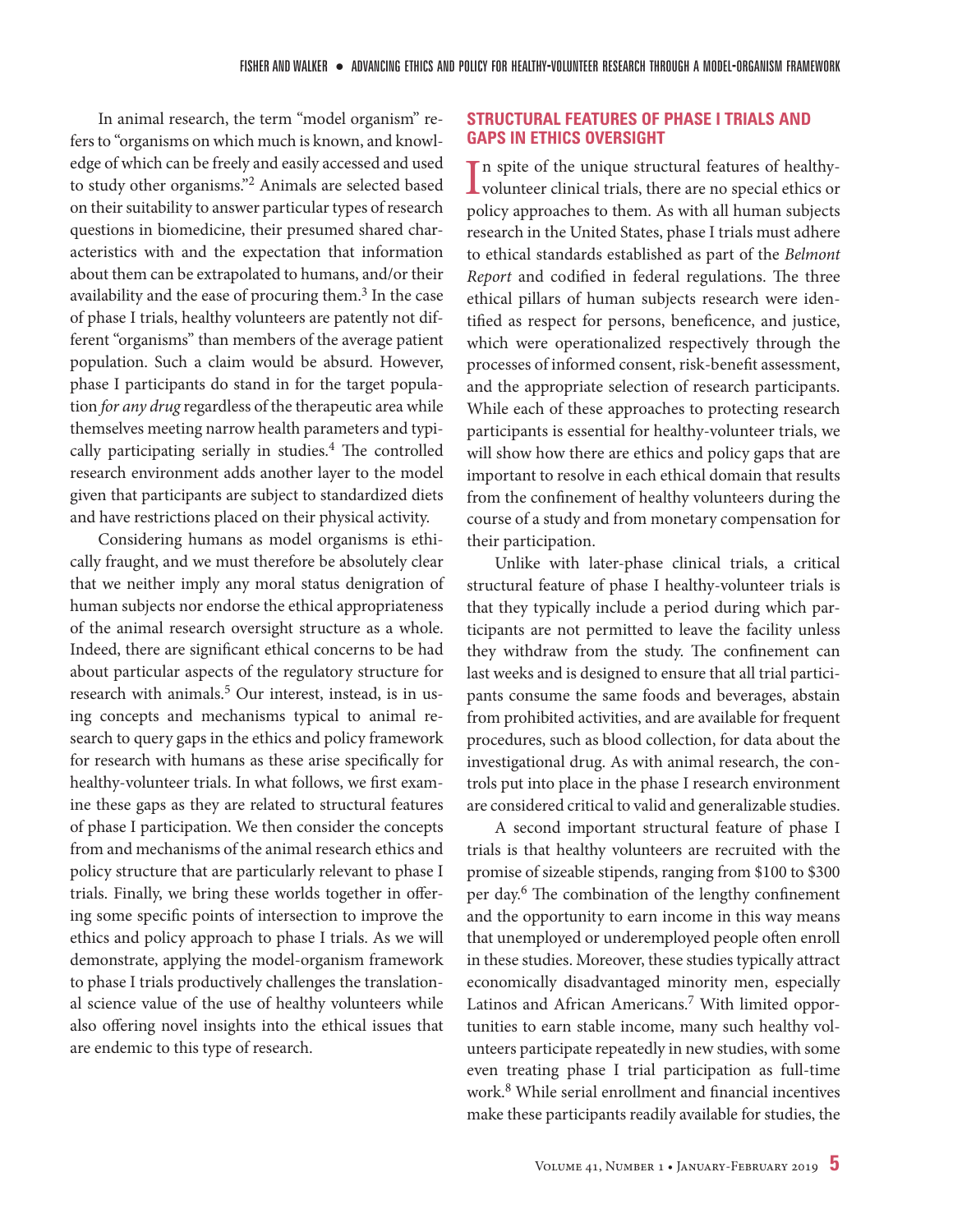

small pool of predominantly male healthy individuals on whom most phase I trials are conducted raises critical questions about study validity and translation similar to those that arise with animal research. At stake are not only science-value questions about how resulting safety and tolerability data can be extrapolated and applied to affected patient populations but also more traditional ethical and policy challenges that come with phase I research, such as financial inducement and fairness in the distribution of risks.

To meet the ethical principle of respect for persons, the informed consent process bears significant burden in resolving many of the ethical problems inherent to human subjects research. If prospective participants with the capacity to understand and provide consent have been thoroughly informed about the nature of the research, alternatives, and the right to withdraw, a significant aspect of the ethical duty of the researcher has been met. Remaining ethical concerns are generally that those participants could have been unduly induced or coerced into consenting. Yet conventional approaches to appraising undue inducement and coercion seem to have major limitations when the research relationship, as it is with healthy-volunteer trials, is based primarily on a financial transaction. First, because the compensation motivates healthy volunteers to enroll, it is much more difficult to define how much money creates an undue inducement. Healthy volunteers themselves sometimes reject the logic of undue inducement as a convenient fiction of drug companies in whose interest it is to undercompensate, and yet they also readily admit to participating in studies in some sense over their own objection due to the amount of compensation offered.<sup>9</sup> Specifically, some healthy volunteers have voiced reservations about what they see as unacceptable risks of participation but nonetheless feel that the money offered is too good to refuse.<sup>10</sup> Second, in spite of frequent conflation between coercion and undue inducement in research oversight, $11$  typical bioethical understandings of coercion insist that, unlike with undue inducement, genuine offers cannot coerce. Nonetheless, the socioeconomic conditions in which healthy volunteers choose to participate in clinical trials may evidence material threats to their well-being, such as those characterized by economic insecurity, race-based employment discrimination, histories of incarceration, and/or

undocumented immigration. Elsewhere, we have described this consent context as potentially one of structural coercion that compels certain groups in society to enroll in research.<sup>12</sup>

Likewise, the ethical principle of beneficence is insufficiently honed to address the peculiarities of healthy-volunteer trials. Achieving beneficence requires researchers to minimize the risk of harm to participants and offset any remaining risk by the potential for individuals or society to benefit from the research. Even when risks are minimized, phase I trials are distinct from later-phase trials in that the goal of this research is precisely to induce harm in healthy volunteers to generate data about the safety and tolerability of investigational drugs. Meta-analyses of healthy-volunteer trials indicate that they are relatively safe overall, meaning that most harms that occur are relatively mild and short term.13 Regarding risk of serious harm, very little might be known in the case of first-in-human trials about the risks of an investigational agent, but despite precautions to begin with doses that are expected to be nearly pharmacologically inert,<sup>14</sup> tragedies can occur.<sup>15</sup> Moreover, little is known about the cumulative risk of serial participation, and it is impossible to account for the potential of cumulative risk in a conventional study-by-study mode of risk assessment.

In addition, the standard ethical balancing of risk and potential for benefit does not fully encapsulate the experience of healthy volunteers. While not all participants develop adverse effects (that is, the side effects about which information is sought for investigational drugs), frequent blood draws and other forms of monitoring are universal experiences that may be insufficiently attended to in the risk-benefit analysis. Further, for many healthy volunteers, being subjected to confinement and activity restrictions not only is onerous but can also be recast as a harm of participation, as we discuss in more detail below. Overall, because the financial benefit that motivates their participation cannot itself be seen to offset health risks or experienced harms,<sup>16</sup> trial risks are said to be ethically justified by the resulting societal benefit. While affected patients who enroll in clinical trials might either benefit individually or identify more readily with those future patients with the same disease or illness who are benefited, such societal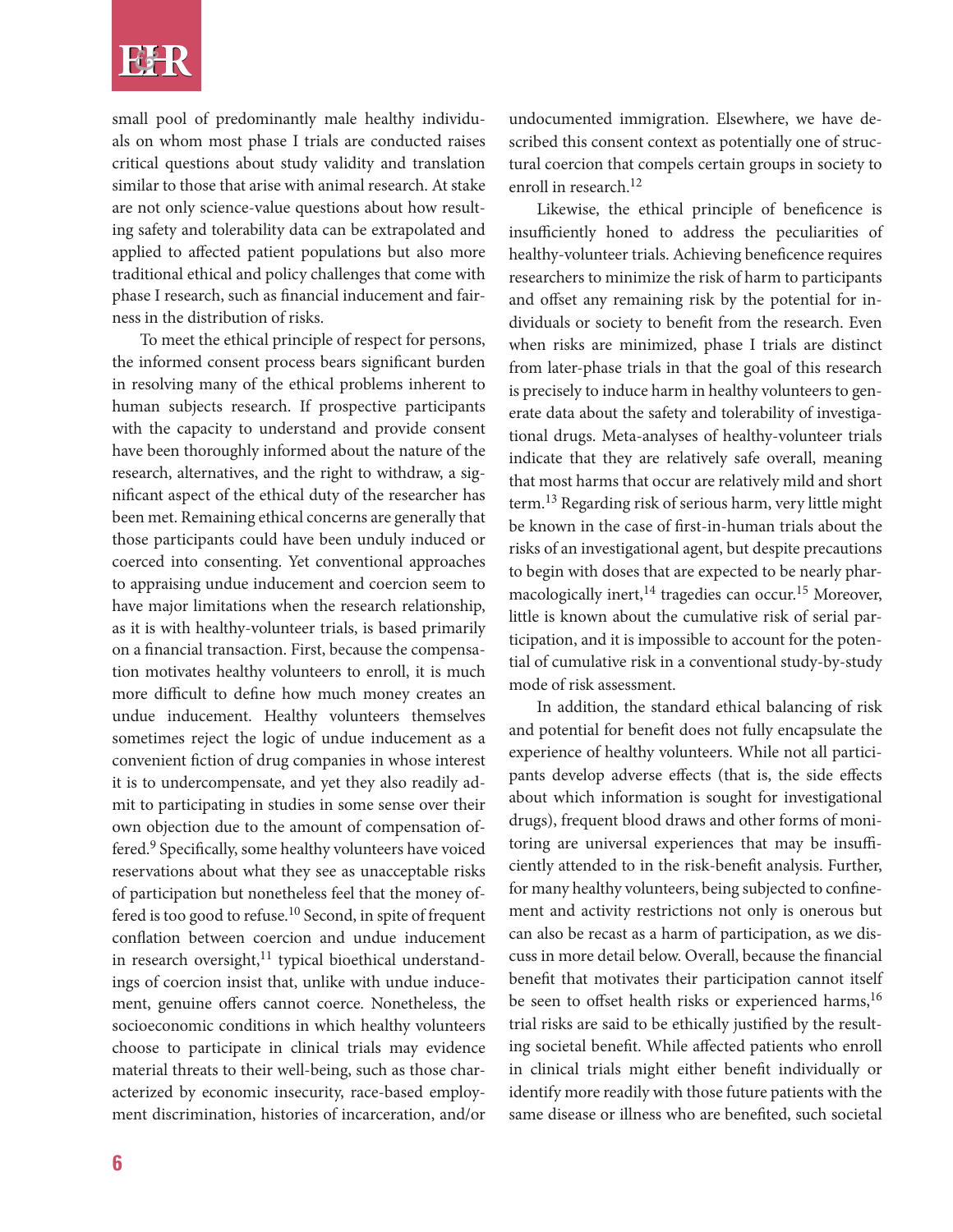benefit is much more of an abstract concept for healthy volunteers.

The structural features of healthy-volunteer studies also have important implications for the ethical principle of justice. Typically, concerns about justice in research encourage attention to the fair selection of participants as well as fair allocation of the benefits and risks of research participation. In later-phase trials, a frequent concern centers on the underrepresentation of racial minorities. Phase I trials, however, turn this concern on its head because minorities are actually *over*represented in terms of sheer numbers as well as relative to the population as a whole.17 Given that there is no possible medical benefit to healthy volunteers, exposing minority groups to the risks and harms—even if minimal—of phase I trials might be exploitative rather than inclusive, especially when taking into account disproportionate economic disadvantages that make healthy volunteers, who frequently lack health insurance, unlikely to benefit from the drug discovery process. These features of phase I trials suggest that the pharmaceutical industry may place an unfair burden on minority groups to test the safety of their products.

In addition to upholding the principles of respect for persons, beneficence, and justice, procedural norms and science value are critical to an adequate ethics and policy framework for human subjects research.<sup>18</sup> Procedural norms and science value, as traditionally operationalized, also have limitations given the structural features of healthy-volunteer clinical trials. Procedural ethics is most evident in the standard for independent review of research protocols that is the responsibility of institutional review boards (IRBs). However, IRBs are focused on protocol review, and as we will demonstrate below, many of the ethical lapses in phase I research occur at clinical trial sites themselves, which are not closely monitored. Further, while research that has limited scientific value is thereby ethically questionable, sciencevalue problems for phase I research are little recognized. As we shall explain, taking seriously the model-organism framework for healthy volunteers gives insight into how oversight mechanisms and science-value assumptions must be renegotiated to adequately protect healthy volunteers. To make this comparison, we must first examine conventional ethics and policy approaches to nonhuman animal research.

## **ETHICS AND POLICY APPROACHES TO BIOMEDICAL ANIMAL RESEARCH**

I Juman and animal research programs operate<br>
under different ethics and policy frameworks.<sup>19</sup> Unlike human subjects research, with its guiding ethical principles of respect for persons, beneficence, and justice, animal research has a circumscribed concern for animal welfare and the replacement, reduction, and refinement of animal use.20 We describe these aspects of the ethics and policy framework for research with animals to set the stage for how they might be productively extrapolated to the phase I human trial context.

The principle of welfare in animal research attends to the quality of life of laboratory animals. Their housing, including its cleanliness and size, and their environment more generally, such as interactions with each other and ability to engage in normal behaviors, are among the quality-of-life concerns.21 In addition, researchers

The confinement and monitoring of healthy volunteers in phase I clinical trials invite questions of how to regulate the research environment, respectfully engage with participants, and provide for their comfort and welfare.

are obligated to minimize stress that laboratory animals might experience and ensure that the animals are healthy or receive appropriate veterinary care. Finally, researchers are expected to not subject animals to unnecessary pain and suffering beyond the specific ends of the scientific protocol; for example, researchers should use anesthesia and analgesics to minimize pain caused by procedures and euthanize animals whose suffering cannot otherwise be controlled.<sup>22</sup> Concerns about animal welfare, however, do not preclude the serious harm that routinely occurs to animals in research both as a reality of the scientific goals of research and due to confinement in a research facility. An important part of upholding animal welfare, recognized in European Union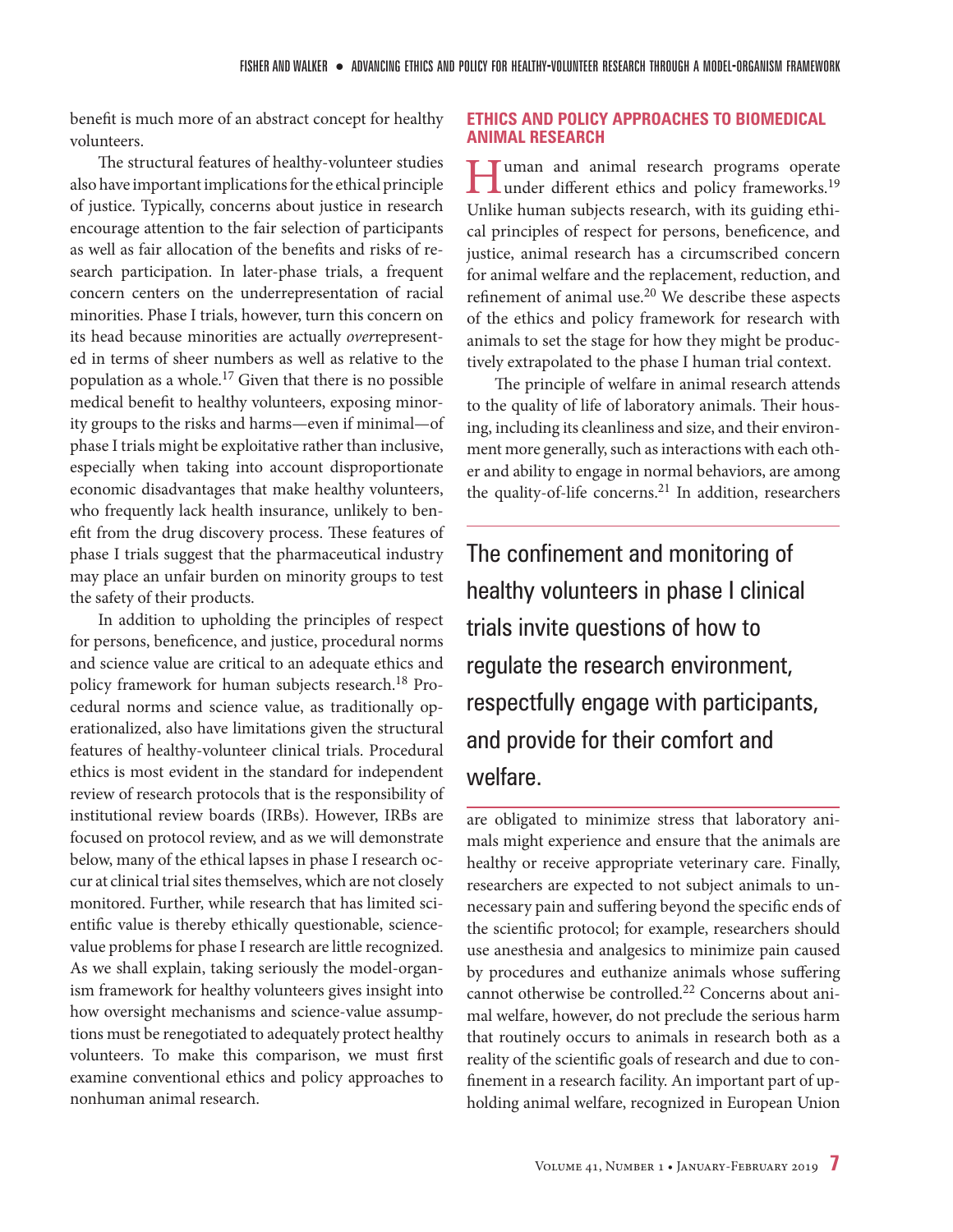

Directive 2010/63, is nonetheless balancing the harms to animals and the potential for human benefit of individual research protocols.

In addition to the guiding principle of animal welfare and the related ethical requirement for harmbenefit analysis, there are the so-called 3Rs of animal research—replace, reduce, refine—which were developed as a professional ethics framework in the midtwentieth century by two scientists concerned about gaps in the humane treatment of laboratory animals.23 Today, these concepts are incorporated into regulatory and policy guidance for animal research both nationally and internationally. In brief, the concept of replacement encourages alternatives to the use of live animals in research whenever feasible, such as with in vitro studies or computer simulations. Other than avoiding the use of animals altogether in research, relative replacement also encourages the use of less-sentient creatures, such as some invertebrates, to minimize pain and distress that research may cause.24 When replacement of live animals is not possible, researchers are encouraged to follow the principle of reduction, meaning to use the smallest number of animals needed for the aims of the research or to maximize data collection from each animal and protocol while not increasing pain or distress. Similarly, the principle of refinement advocates for researchers to alter the ways research protocols are designed so that experimental subjects are exposed to less pain and suffering over the course of the research. Refinement can also include improvements to animals' housing and the addition of enrichment measures to improve the quality of their lives. While animal advocates tend to focus solely on replacement, whereas animal research oversight committees tend to emphasize refinement, together the 3Rs underscore that the use of animals in research should be undertaken with great care and that it is the duty of researchers involved in such work to promote the broader principle of welfare.

As with human subjects research, there is a system of procedural ethics and science-value assessment that occurs in the oversight of animal research. In the United States, both the Animal Welfare Act and the Public Health Service's policies for animal research require oversight and approval of animal research by an institutional animal care and use committee (IACUC). An IA-CUC may suggest changes to procedures, monitoring, or pain-control regimes or may require a better justification of research with animals or of the numbers used in a study. IACUCs also conduct routine inspections of all the animal facilities and laboratories under their purview; provide a general review of the institutional research program, including offering suggestions about researcher and technician training; and address ad hoc animal-welfare concerns that arise. These IACUC functions aim to ensure that animal welfare and the 3Rs are at the forefront of institutions' orientation to research with laboratory animals.

In animal research generally, a critical assessment of science value is an explicit concern as researchers attend carefully to the translation of animal research findings for use in research on humans, such as clinical trials. In selecting and justifying the animals chosen for specific biomedical research programs, researchers must balance different types of validity, including face validity (how well the species is able to model the clinical condition itself), construct validity (how well the species elucidates the etiological or physiological processes underlying a condition), and predictive validity (how well the species' results translate to a clinical, human context).<sup>25</sup> Although there are limitations to how well sciencevalue assessments are done, attention to—and anxiety about—translation and reproducibility underscore the importance of these concepts in animal research.<sup>26</sup>

# **MODEL-ORGANISM APPROACH TO HEALTHY-VOLUNTEER RESEARCH ETHICS & POLICY**

Reconsidering the ethics gaps in healthy-volunteer<br>trials, a model-organism approach capitalizes on shared structural features between phase I clinical trials and animal research to examine in a new way the seemingly intractable human subjects regulatory and policy problems outlined above. It can be said that healthy volunteers are valuable to phase I research because they are a type of model organism. Within the biomedical sciences, the use of model organisms provides standardization and predictability to research arenas. For example, using model organisms allows for a type of common language among researchers, creating the possibility for the exchange and comparison of scientific results as well as shared assumptions about how results can be extrapolated from the model organism to humans. The predictability of the model also aids the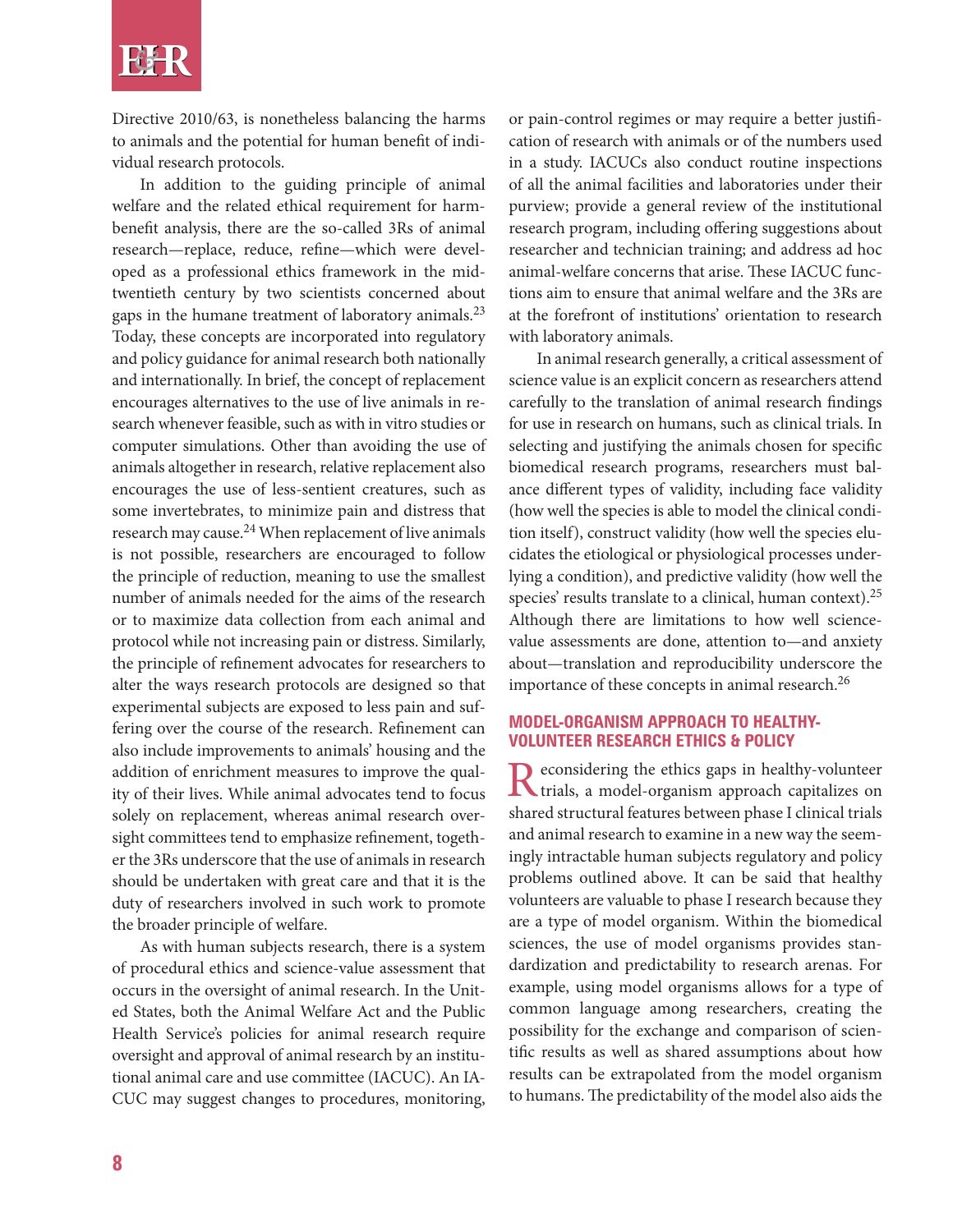research process because investigators know what to expect from their animal subjects and this knowledge can help with the interpretation of their findings. $27$ 

Healthy volunteers are similarly helpful in phase I trials, as they approximate the role of model organisms in other research contexts. Healthy volunteers create a basis for common trial protocols across different therapeutic areas to establish standardized measures of drug safety and tolerability. Unlike ill patients, healthy volunteers provide a baseline to evaluate the effects of an investigational drug without the "noise" that an underlying disease might create in the data. Because phase I trials take place in controlled environments and with regimented diets and activity restrictions, the comparison with model organisms is strikingly apt for the healthy-volunteer population.

Yet, in spite of the structural similarities between healthy-volunteer trials and animal research, there has been little attention to probing what this might mean for how phase I trials might need different ethics and policy approaches than many later-phase trials. In this section, we will describe the implications of the modelorganism framework for enhancing healthy volunteers' welfare during trials, improving research oversight, and more critically assessing the science value of current phase I trials.

**Welfare concerns.** While typically used in the context of animal research, welfare is, of course, a concept routinely applied to humans to refer to structures that can promote their well-being in everyday life. The model-organism framework for phase I research directs focus to the welfare concerns that accompany the longterm confinement of healthy volunteers to a research facility.28 Acknowledging the limitations on welfare promotion in the animal research case, we nonetheless can bring the concept, and the structural practices meant to promote it, to bear in the case of phase I research. Through the lens of the 3Rs, we will illustrate how welfare issues manifest for healthy volunteers particularly in terms of housing and study procedures as well as the appropriate use and number of healthy volunteers in phase I research. Further, considering harmbenefit analyses under the umbrella of welfare, we are able to draw attention to a balancing, not merely of risks of harm, but actual harms, including non-drug-related

ones, that are a routine part of clinical trial participation.

Clinics that conduct phase I trials are not designed in a standardized way, and, therefore, they do not all promote participants' welfare equally. Some clinics are located within academic medical centers, whereas others are freestanding buildings owned and operated by commercial enterprises, such as contract research organizations. These differences matter in terms of how the space is configured and how many participants can be housed. For example, some facilities have semiprivate rooms for participants that resemble—or, in fact, were—hospital rooms with two or three beds. Other facilities use bunk beds to maximize their space in dormitory-like configurations, but this can result in having more than a dozen participants in one room. Our prior research suggests that these latter clinic configurations can result in overcrowding, and there are no external standards on how many participants can share the space.<sup>29</sup>

Moderating the housing conditions are other factors, such as the comfort level of beds, chairs, and other furniture; access to windows; ambient room temperature; and poor-quality food.<sup>30</sup> Healthy volunteers routinely complain about how some clinics have thin mattresses, broken or inadequate furniture, windowless spaces, and distressingly cold rooms. Bracketing the diet parameters dictated by study protocols, healthy volunteers voice concern that the meals are of very poor quality and without sufficient variety. Even if participants were expected to spend only 24 hours in such spaces, these conditions could be quite unpleasant, but the fact that they often must remain in these facilities for days or weeks at a time makes it all the more problematic that their welfare is not always a priority. Extrapolating from the concept of refinement in animal research, these problems in healthy-volunteer trials indicate that appropriate standards should be developed, implemented, and enforced to ensure that phase I clinics are adequate, if not comfortable, spaces for participation.

Another aspect of participant welfare to which the concept of refinement is germane is the pain and distress that frequent blood collection can cause for healthy volunteers. On days during which participants receive a dose of the investigational drug, data for the trial normally include a series of 10 to 12 blood collec-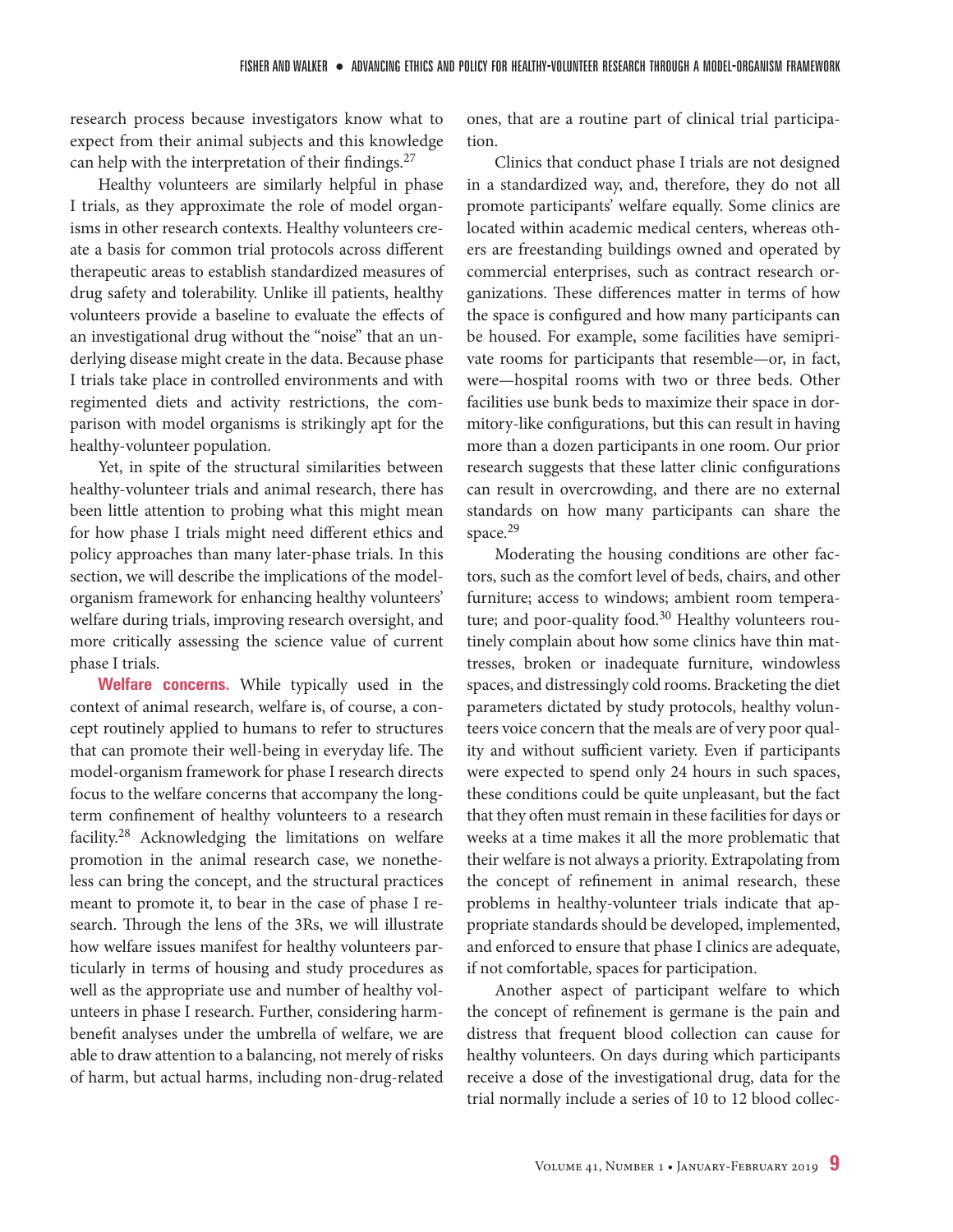

tions over the course of several hours. Most clinics take blood by performing venipuncture each time a sample is needed (the "straight stick" method), but many participants greatly prefer when a peripheral venous catheter is placed to enable access to blood throughout the day and avoid repeated venipuncture. Adding to bruising and pain that can occur, many clinics hire staff members who are untrained or unskilled in phlebotomy and thus need to make multiple attempts before successfully collecting blood and may even rupture a vein in the process. Apart from experiencing immediate discomfort, healthy volunteers, especially those who enroll serially in trials, may be permanently scarred. To minimize pain and long-term damage to participants, a welfare orientation would indicate that only staff members proficient at performing venipuncture should collect participants' blood and that the protocol dictate the collection technique that is in the best interest of the participant, not the clinic.

Finally, in light of the 3R concepts of replacement and reduction, the use of healthy volunteers might be more pervasive in phase I testing than is ethically justified. Specifically, phase I trials often have relatively narrow scientific goals, utilizing different groups of healthy volunteers to test an investigational drug in a single dose and multiple doses; to compare different modes of administration or formulations (such as tablet versus capsule); to measure the effects of food on the action of the drug; to investigate the drug's cardiac, hepatic, or renal effects; and to investigate the drug's interaction with other, commonly prescribed drugs. As a result, hundreds of healthy volunteers might be used in dozens of separate phase I trials.<sup>31</sup> The concept of replacement requires reflection on the necessity of using healthy volunteers for each of these scientific goals. Should high-quality data be accessible, for example, through later-phase clinical trials on affected patients, this would indicate that healthy volunteers should not be used for that particular area of scientific assessment. In trials that necessitate healthy volunteers, the concept of reduction would encourage researchers to maximize the data they collect in each phase I protocol and from each healthy volunteer. However, as we also learn from the 3Rs, attention must be paid to potential conflicts between reduction and refinement when maximizing data collection from individuals.32

**Procedural ethics.** Although human subjects research is generally thought to have a high degree of oversight, comparison with animal research illustrates gaps in phase I trial oversight that a more expansive view of procedural ethics can fill. Specifically, the animal research world suggests that there is an important role for facility and staff oversight that could improve healthy-volunteer trials. For example, unlike for animal research, regulations governing research with humans do not mandate routine inspections of phase I trial sites. The U.S. Food and Drug Administration (FDA), from which drug manufacturers have to obtain approval to commence phase I trials, has the authority to conduct site inspections. However, the division of the agency that could do this is tremendously underresourced and does not have the budget or personnel to do routine safety checks of the tens of thousands of phase I through phase III trial sites under its auspices throughout the country and world.33 Besides gaps in facility oversight, clinicians are often not trained for their positions as researchers, receiving little to no instruction on the ethics of research or even good clinical practice guidelines to ensure data are collected appropriately and accurately.<sup>34</sup> Thus, there are few standards governing phase I facilities or the training of personnel who interact with participants.

Evidence of the potential seriousness of this problem can be found in a particularly illustrative case. The contract research organization SFBC International conducted phase I trials out of a decrepit former hotel until media attention, especially focusing on the company's recruitment of undocumented immigrants, led to a government investigation and subsequent shutdown of the company's operations in Miami.35 In media coverage of SFBC, it was reported that many clinicians and other research staff members hired to work in phase I research facilities were unlicensed and without research training or experience.

In sum, no oversight body currently has a mandate to ensure trial facilities are safe, clean, and appropriately staffed. Not only are these issues of procedural ethics; they also have direct ties to participants' welfare. Regulating animal welfare through detailed attention to facility conditions is critical to animal research ethical practices; however, the impact of clinic practices and conditions on healthy volunteers is both highly signifi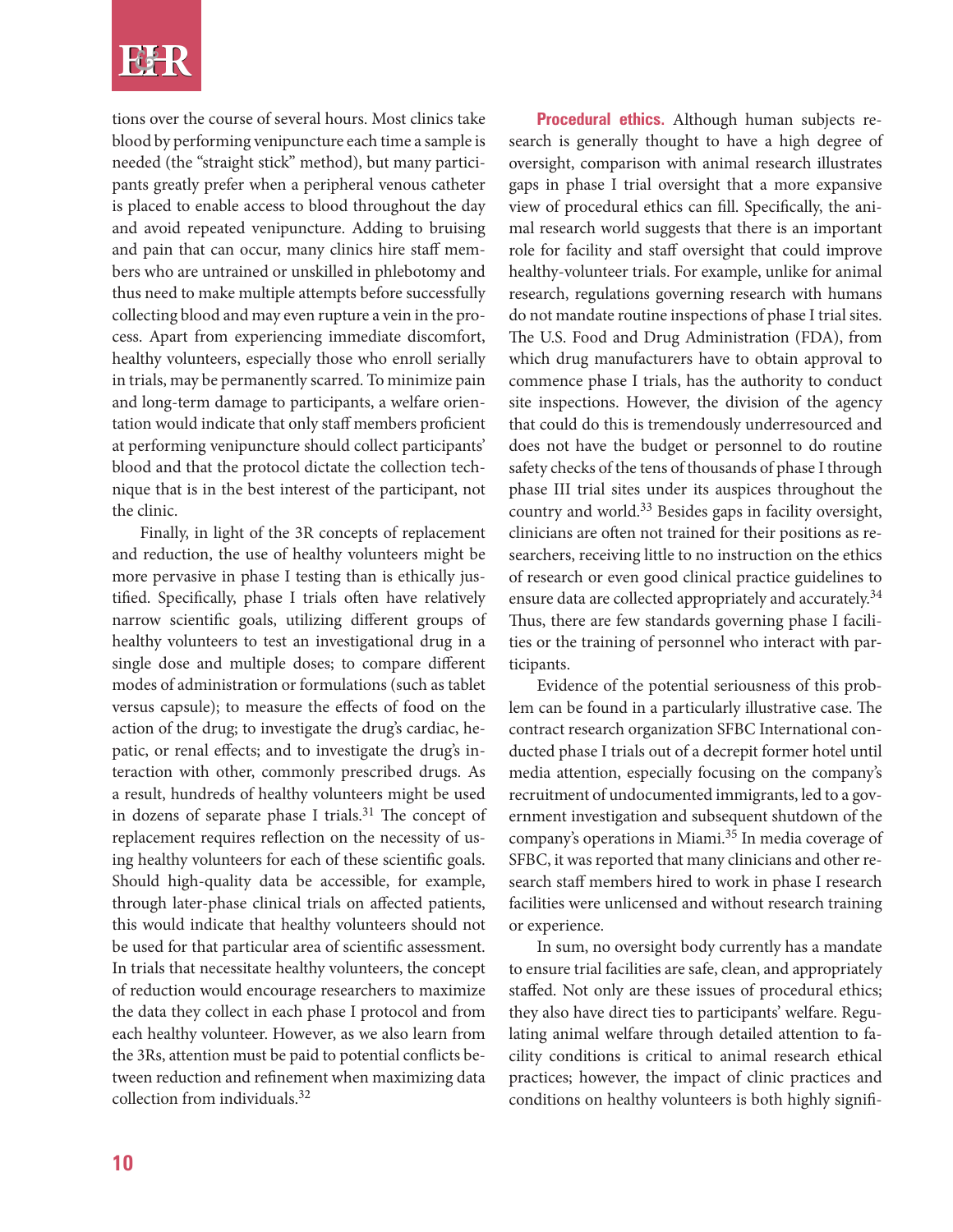cant to the volunteers themselves and relatively ignored by ethical analyses of phase I research.

**Translational science quality.** Because animal researchers use nonhuman subjects, they are trained to be more reflexive about their selection of model organisms, particularly if the researchers need to justify how their results will translate from their laboratories to human medicine. The use of healthy volunteers in drug development has not generated a parallel imperative to consider translation from healthy participants to affected patients in spite of evidence that phase I participants are not representative of the general population in myriad ways. First, healthy volunteers are predominantly men in their 30s and 40s,<sup>36</sup> and the literature shows that there are sex-based differences that could lead to more drug exposure in women than in men.<sup>37</sup> This is particularly concerning given a government report that drugs that were removed from the market for safety concerns had disproportionately harmful effects on women.38 In addition, healthy volunteers are not simply nondiseased adults; rather, they are relatively young individuals who fit quite narrow parameters for blood pressure, metabolic rates, blood counts, and so on. This could mean that these participants provide limited information about how older, ill individuals will tolerate a drug and could mask the scale and scope of adverse drug reactions that might occur after FDA approval. Finally, with the same individuals participating repeatedly in phase I trials, there is also a question about whether the average healthy volunteer has a higher tolerance for investigational drugs than would a random sample of healthy adults. If healthy volunteers suffered frequent uncomfortable adverse effects, it stands to reason that they would be less likely to continue to enroll in these trials. Underscoring the limitations of phase I trial data, a recent study has indicated that safety testing for new pharmaceuticals is woefully inadequate given the number of drugs that are removed from the market or that are given postmarketing safety warnings.<sup>39</sup>

Beyond the selection of participants for phase I trials, the confinement structure of the protocol raises questions about how well results translate to a nonclinical environment. As with animal research, the phase I clinic aims to control as many variables as possible to measure the action of the body on the investigational drug (pharmacokinetics) and the action of the drug on the body (pharmacodynamics). With animal research, this is a reasonable mechanism to design and conduct research on organisms that could not otherwise be used in science. With human participants, however, it is less clear how and why all trial restrictions are necessary, particularly when they create an artificiality that will never be duplicated once a drug is widely available. If these protocol choices impinge on the translation of trial results, it is all the more problematic that healthy volunteers are subjected to restrictions that could diminish their welfare.

In general, there needs to be more explicit recognition of the limitations of trial results when phase I trials are conducted on healthy volunteers in confinement. Indeed, the nonrepresentativeness of healthy volunteers coupled with the confinement structure raises questions about whether phase I trials should, in fact, be conducted as they typically are. Returning to the principle of beneficence, the translational science question is paramount because healthy volunteers should not be exposed to even minimal risk if the results of the research have limited benefit in providing information about the safety and tolerability of drugs in affected patients. This line of reasoning implies that concern about translation should be a central part of the science-value assessment for phase I trials when considering whether a protocol is ethical. For instance, while the use of healthy volunteers and a restrictive confinement structure is normative for phase I trials, researchers should instead be required to provide a stronger scientific rationale for this type of study design. Importantly, it is the model-organism lens that helps to raise these kinds of translational science questions that are critical for both phase I healthy-volunteer and nonhuman-animal studies.

**Respect and justice for healthy volunteers.** So far, we have reimagined concerns of beneficence, procedural ethics, and science value through concepts and mechanisms offered within the animal research ethics and policy framework. While we neither suggest that those concepts and mechanisms are adequate in the animal subject case nor argue that they be transported wholesale to human subjects, we assert that this comparative work helpfully shifts perspective toward workable solutions to the unique ethical and policy problems of phase I healthy-volunteer research. Of course, there is no direct analog for respect for persons and substantive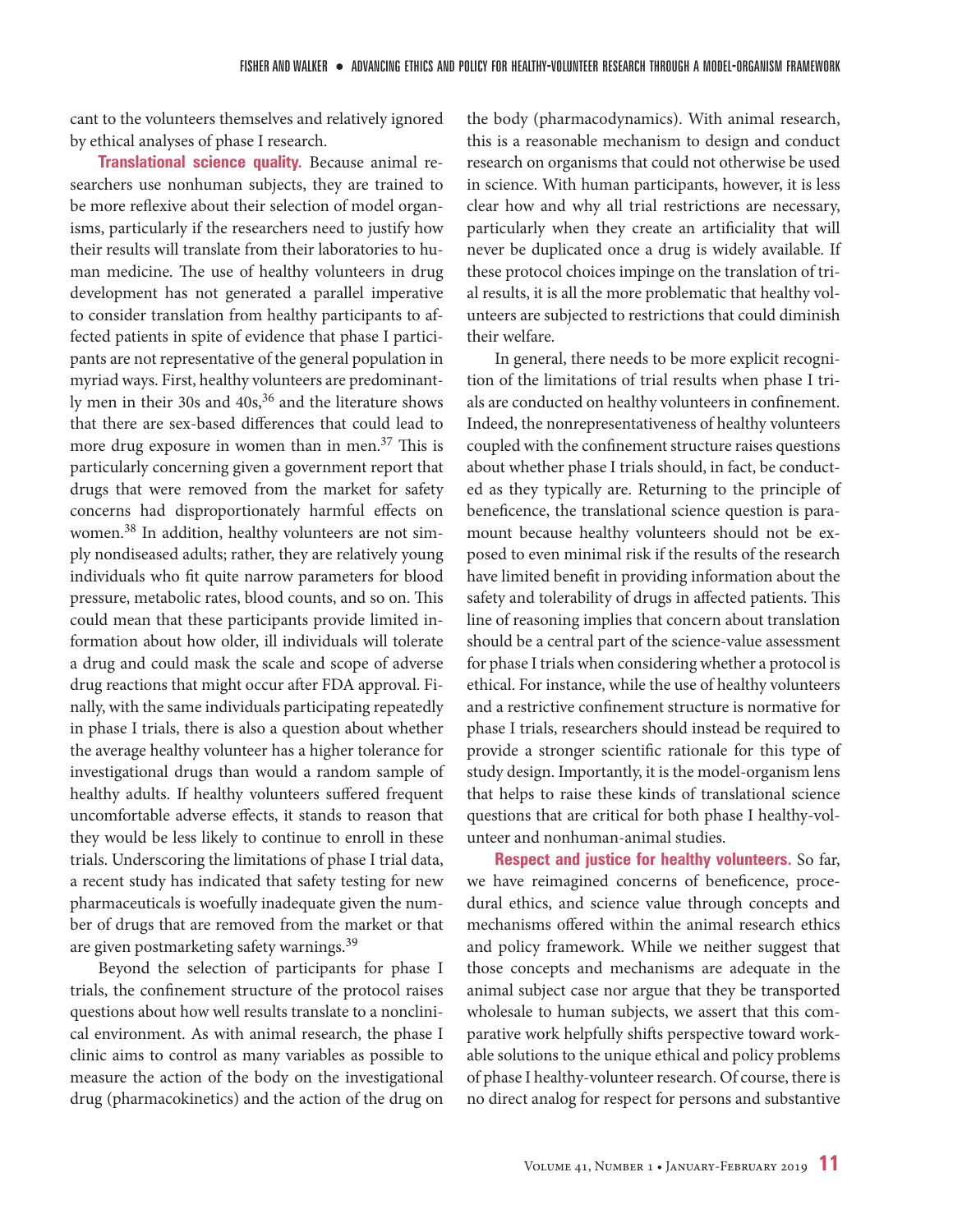

justice in conventional animal research oversight, but that does not mean that such concepts are inapplicable to a proper ethics of the use of model organisms even in animal research.

At the same time, the insight that serial healthy volunteers, like model organisms, are standardized across diverse trial protocols and readily available for the pharmaceutical industry serves as a reminder that a focus on questions of respect and justice for this population requires a novel framing. First, welfare is deeply concordant with the principle of respect for persons. Making promotion of welfare an ethical requirement pushes respect for persons beyond the narrow focus on simply obtaining valid informed consent. Indeed, this approach highlights the importance of revising the conventional interpretation of respect for participant autonomy to include the physical environment of the clinic and the respectful treatment of participants as persons during confinement.

Second, the principle of justice would be enhanced by a change in procedural ethics oversight requiring inspections of phase I trial sites and staff training. The clinics that underinvest in their infrastructure and other resources contribute to potentially exploiting individuals who have the most critical financial need. It is not a coincidence that some of the most vulnerable members of society, undocumented immigrants, were the primary group of participants at the unsafe SFBC facility that was shuttered after media and government scrutiny.

Finally, to further avoid exploitation and promote the just treatment of phase I trial participants, careful attention must be paid to how healthy volunteers can become, in some sense, career model organisms. Because the time commitment for such trials is difficult to square with regular full-time employment and serial participation does not constitute a work history, the more financially vulnerable participants may feel trapped within a cycle of repeat enrollment in trials. While phase I participation thereby essentially becomes their job, current ethical oversight mechanisms, which insist on viewing compensation as payment merely for time and inconvenience, often fall short of protecting participants. Arguably, then, these participants who have become so readily available to the pharmaceutical industry deserve at least worker-status protections.40 Thus, the modelorganism framework can enhance the protection of healthy volunteers even in arenas not traditionally addressed (whether rightly or wrongly) within animal research ethics and policy by integrating concerns for the confinement structure and serial nature of participation in healthy-volunteer phase I trials.

# **VALUE OF THE MODEL-ORGANISM FRAMEWORK FOR HEALTHY-VOLUNTEER TRIALS**

**Research scientists, regulatory personnel, industry Representatives, and bioethics scholars tend to fo**cus their work and interests on either human or animal subjects but, outside of concerns about extrapolation from animal studies to human research, rarely consider a comparative approach to these research arenas. While animal studies have their own host of ethical concerns, a model-organism framework nonetheless stimulates new analyses of the specialized ethics and policy considerations surrounding the use of healthy volunteers in drug development. In spite of the unique structural features of healthy-volunteer trials, there is currently no guidance specific to this type of research, and ethics and policy standards developed for other trial contexts are insufficient and poorly tailored to phase I research.

The model-organism framework is a useful source of guidance in responding to important ethics and policy gaps in phase I trials. For example, serial participation raises significant questions about exploitation of minority groups in the unfair distributions of the benefits and burdens of research participation, as well as the potential for their undue inducement to participate against a backdrop of economic vulnerability. The model-organism framework we propose here does not "solve" the problem of undue inducement in phase I research or rectify the overrepresentation of minorities as healthy volunteers. Even so, it does recast respect for persons, beneficence, and justice in a new light as well as bolster procedural ethics and the translational science value of phase I trials. We have shown, as a practical matter, how participant confinement and monitoring during the study period invite questions of how to regulate the research environment, respectfully engage with participants, and provide for their comfort and welfare. We have emphasized, moreover, how the model-organism framework reveals the specific need for focus on the translational science-value questions little recognized in phase I studies as typically designed and conducted. To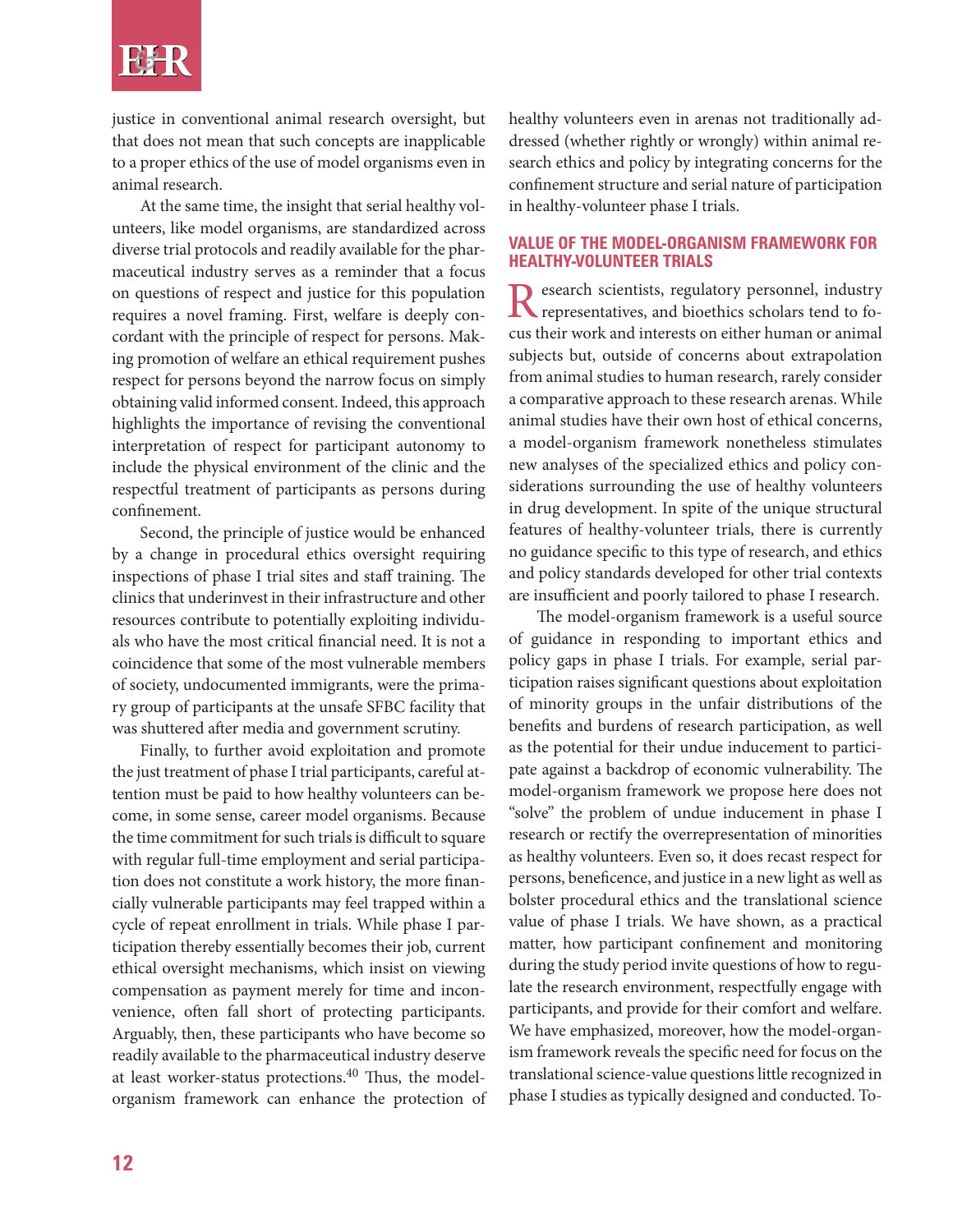gether, these recommendations offer serious promise of a payoff in improved ethics and policy oversight of phase I healthy-volunteer clinical trials through advancement of the model-organism framework we propose.

**Jill A. Fisher, PhD,** *is an associate professor in the Department of Social Medicine and the Center for Bioethics at the University of North Carolina at Chapel Hill, and* **Rebecca L. Walker, PhD,** *is a professor in the Department of Social Medicine and the Center for Bioethics at the University of North Carolina at Chapel Hill.*

#### **ACKNOWLEDGMENT**

Research reported in this article was supported by the National Institute of General Medical Sciences of the National Institutes of Health under award number R01GM099952.

#### **REFERENCES**

1. Fenton, A., "Can a Chimp Say 'No'?: Reenvisioning Chimpanzee Dissent in Harmful Research," *Cambridge Quarterly of Healthcare Ethics* 23, no. 2 (2014): 130-39; Kantin, H., and D. Wendler, "Is There a Role for Assent or Dissent in Animal Research?," *Cambridge Quarterly of Healthcare Ethics* 24, no. 4 (2015): 459-72.

2. Leonelli, S., "When Humans Are the Exception: Cross-Species Databases at the Interface of Biological and Clinical Research," *Social Studies of Science* 42, no. 2 (2012): 214-36.

3. Ankeny, R. A., and S. Leonelli, "What's So Special about Model Organisms?," *Studies in History and Philosophy of Science* 42, no. 2 (2011): 313-23.

4. Abadie, R., *The Professional Guinea Pig: Big Pharma and the Risky World of Human Subjects* (Durham, NC: Duke University Press, 2010); Walker, R. L., M. D. Cottingham, and J. A. Fisher, "Serial Participation and the Ethics of Phase 1 Healthy Volunteer Research," *Journal of Medicine and Philosophy* 43, no. 1 (2018): 83-114.

5. Walker, R. L., "Human and Animal Subjects of Research: The Moral Significance of Respect versus Welfare," *Theoretical Medicine and Bioethics* 27, no. 4 (2006): 305-31.

6. Edelblute, H. B., and J. A. Fisher, "Using 'Clinical Trial Diaries' to Track Patterns of Participation for Serial Healthy Volunteers in U.S. Phase I Studies," *Journal of Empirical Research on Human Research Ethics* 10, no. 1 (2015): 65-75.

7. Fisher, J. A., and C. A. Kalbaugh, "Challenging Assumptions about Minority Participation in U.S. Clinical Research," *American Journal of Public Health* 101, no. 12 (2011): 2217- 22; Chen, A., et al., "Representation of Women and Minorities in Clinical Trials for New Molecular Entities and Original Therapeutic Biologics Approved by FDA CDER from 2013 to 2015," *Journal of Women's Health* 27, no. 4 (2018): 418-29.

8. Abadie, *The Professional Guinea Pig*; Elliott, C., "Guinea-

Pigging," *The New Yorker*, January 7, 2008, 36-41.

9. Walker, Cottingham, and Fisher, "Serial Participation and the Ethics of Phase 1 Healthy Volunteer Research."

10. Cottingham, M. D., and J. A. Fisher, "Risk and Emotion among Healthy Volunteers in Clinical Trials," *Social Psychology Quarterly* 79, no. 3 (2016): 222-42.

11. Largent, E. A., et al., "Money, Coercion, and Undue Inducement: Attitudes about Payments to Research Participants," *IRB: Ethics & Human Research* 34, no. 1 (2012): 1-8.

12. Fisher, J. A., "Expanding the Frame of 'Voluntariness' in Informed Consent: Structural Coercion and the Power of Social and Economic Context," *Kennedy Institute of Ethics Journal* 23, no. 4 (2013): 355-79; Walker, Cottingham, and Fisher, "Serial Participation and the Ethics of Phase 1 Healthy Volunteer Research."

13. Johnson, R. A., et al., "Risks of Phase I Research with Healthy Participants: A Systematic Review," *Clinical Trials* 13, no. 2 (2016): 149-60.

14. Nair, A. B, and S. Jacob, "A Simple Practice Guide for Dose Conversion between Animals and Human," *Journal of Basic and Clinical Pharmacy* 7, no. 2 (2016): 27.

15. Wood, A. J. J., and J. Darbyshire, "Injury to Research Volunteers: The Clinical-Research Nightmare," *New England Journal of Medicine* 354 (2006): 1869-71.

16. U.S. Food and Drug Administration, "Information Sheet Guidance for Institutional Review Boards (IRBs), Clinical Investigators, and Sponsors: Payment to Research Subjects," http://www.fda.gov/RegulatoryInformation/Guidances/ ucm126429.htm.

17. Fisher and Kalbaugh, "Challenging Assumptions about Minority Participation in U.S. Clinical Research."

18. Emanuel, E. J., D. Wendler, and C. Grady, "What Makes Clinical Research Ethical?," *Journal of the American Medical Association* 283, no. 20 (2000): 2701-11.

19. Walker, "Human and Animal Subjects of Research."

20. National Research Council, *Guide for the Care and Use of Laboratory Animals*, 8th ed. (Washington, DC: National Academies Press, 2011).

21. Fenwick, N., G. Griffin, and C. Gauthier, "The Welfare of Animals Used in Science: How the 'Three Rs' Ethic Guides Improvements," *Canadian Veterinary Journal* 50, no. 5 (2009): 523-30.

22. Walker, "Human and Animal Subjects of Research."

23. Russell, W. M. S., and R. L. Burch, *The Principles of Humane Experimental Technique* (London: Methuen, 1959).

24. Fenwick, Griffin, and Gauthier, "The Welfare of Animals Used in Science."

25. McGonigle, P., and B. Ruggeri, "Animal Models of Human Disease: Challenges in Enabling Translation," *Biochemical Pharmacology* 87, no. 1 (2014): 162-71.

26. Drucker, D. J., "Never Waste a Good Crisis: Confronting